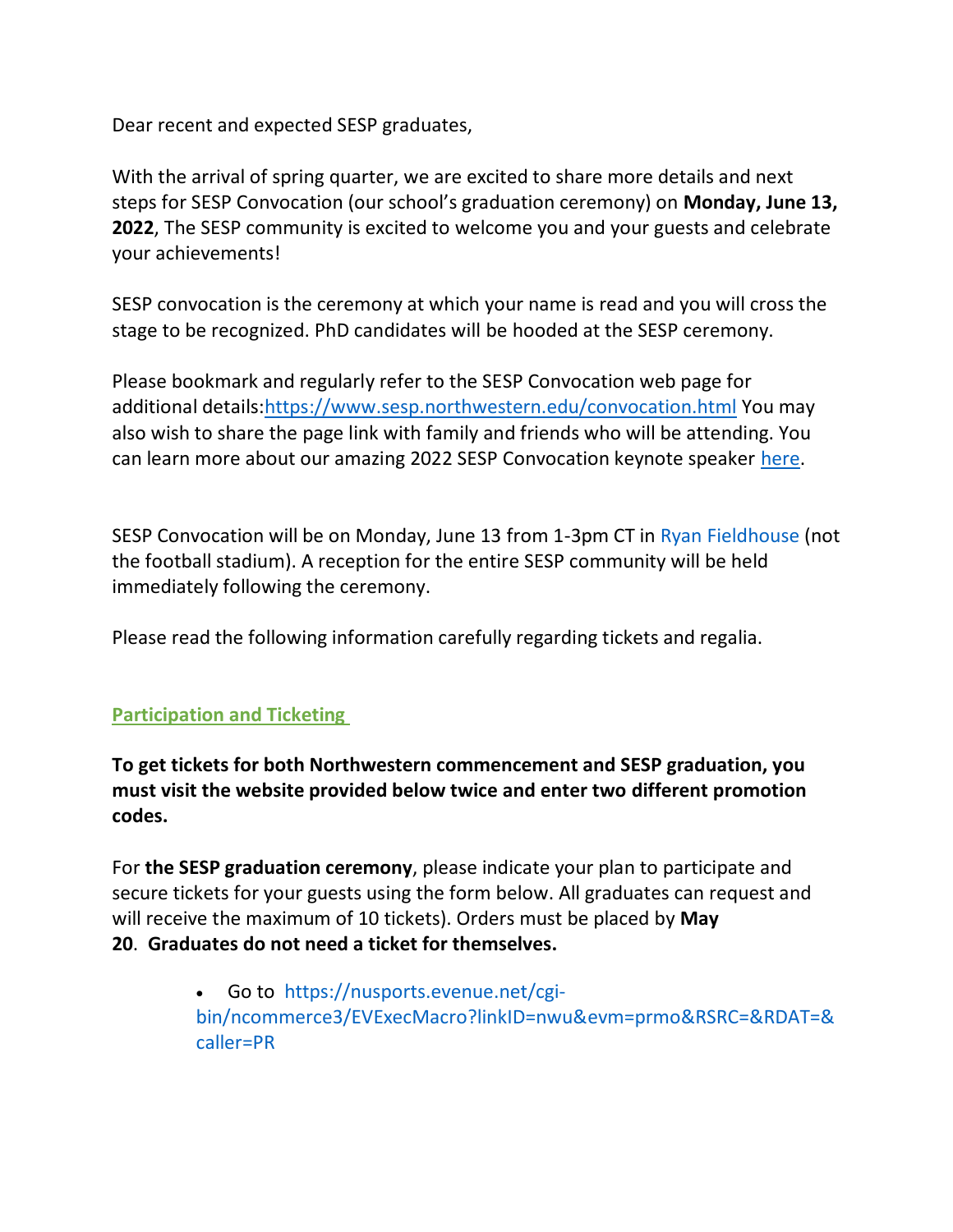• Enter the promotion code: **SESP22 + your 7-digit student ID number** *(For example, SESP22+1234567) Be sure to type the +*

• Be sure to note any wheelchair or mobility accommodations needed.

• Tickets will be sent to you about two weeks before graduation. You will be able to share tickets electronically with guests. Looking for more than 10 tickets or won't need all 10? You'll be able to share unneeded tickets with other graduates. So, check with a classmate to ensure you have all the tickets for your guests.

• For log-in issues or questions about your ticketing account, please contact the Athletics Department at [cat-tix@northwestern.edu](mailto:cat-tix@northwestern.edu)  or 847- 491-2287 or 888-GO-PURPLE (467-8775)

For Northwestern commencement at Ryan Field a maximum of 10 tickets may be reserved. **Orders must be placed by May 20.**

> • Go to [https://nusports.evenue.net/cgi](https://nusports.evenue.net/cgi-bin/ncommerce3/EVExecMacro?linkID=nwu&evm=prmo&RSRC=&RDAT=&caller=PR)[bin/ncommerce3/EVExecMacro?linkID=nwu&evm=prmo&RSRC=&RDAT=&](https://nusports.evenue.net/cgi-bin/ncommerce3/EVExecMacro?linkID=nwu&evm=prmo&RSRC=&RDAT=&caller=PR) [caller=PR](https://nusports.evenue.net/cgi-bin/ncommerce3/EVExecMacro?linkID=nwu&evm=prmo&RSRC=&RDAT=&caller=PR)

• Enter the promotion code: **COMM22 + 7-digit student ID number** *(For example, SESP22+1234567) Be sure to type the +*

- Be sure to note any wheelchair or mobility accommodations needed.
- Tickets will be sent to you about two weeks before graduation. You will be able to share tickets with guests.

• For log-in issues or questions about your ticketing account, please contact the Athletics Department at [cat-tix@northwestern.edu](mailto:cat-tix@northwestern.edu) or 847-491- 2287 or 888-GO-PURPLE (467-8775)

**Regalia (cap and gown) – orders due by May 4 at 11:59pm**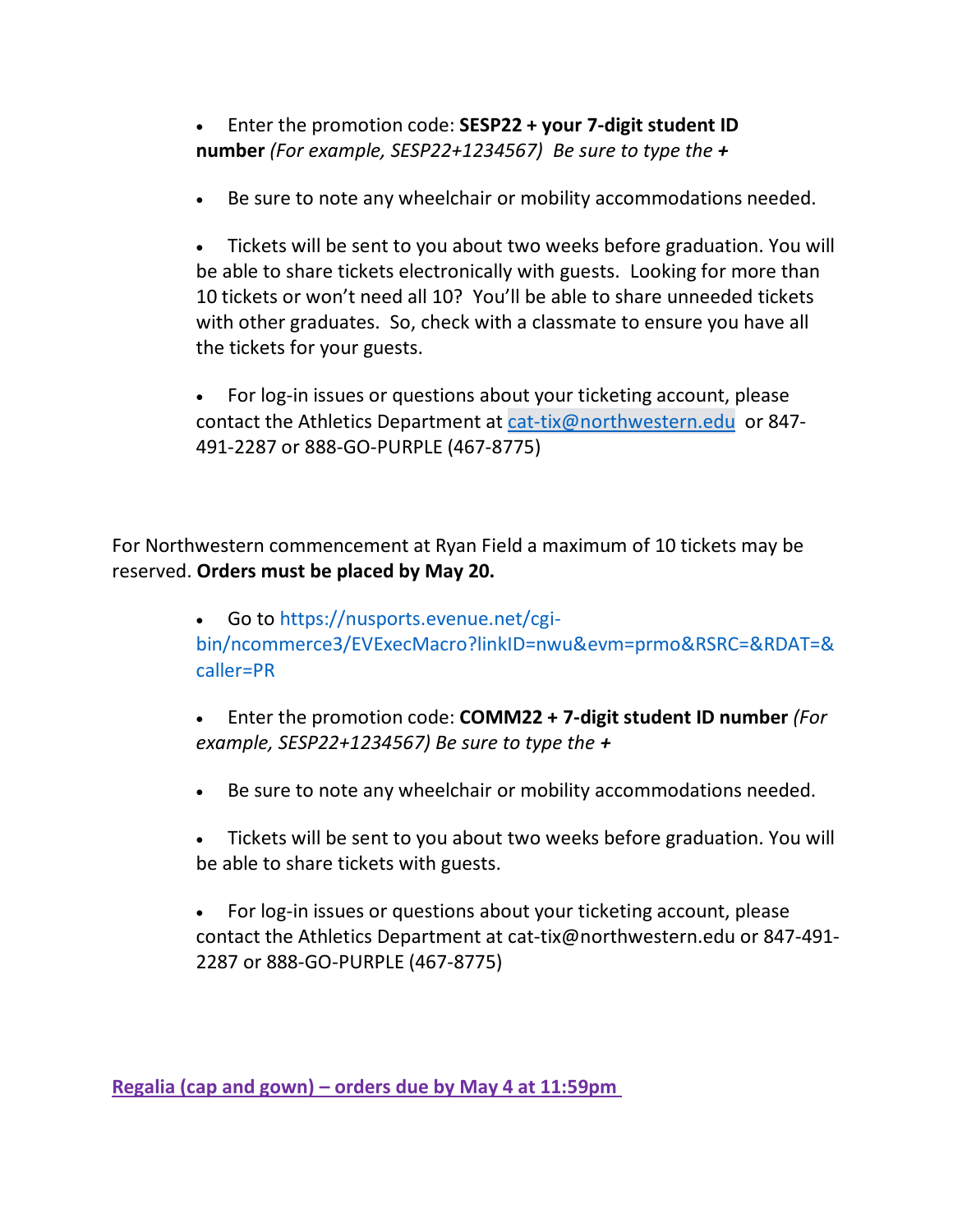All undergraduate and masters-level graduates may keep their regalia. There is an option for doctoral regalia to be purchased. You can find all information and the link to the ordering form [here.](https://www.northwestern.edu/commencement/students/regalia.html)

You can find even more details about ticketing and regalia [here.](https://www.northwestern.edu/commencement/students/2022-student-emails.html)

## **Share your memories with us to feature at SESP graduation!**

We're collecting your four favorite memories, well wishes to fellow SESP/NU graduates or expressions of excitement about graduation. We will share these as Instagram stories ahead of graduation. Please use this link: [https://docs.google.com/forms/d/e/1FAIpQLSflA40diVWBse8fchgVnBPHW0etd](https://docs.google.com/forms/d/e/1FAIpQLSflA40diVWBse8fchgVnBPHW0etdvSK3jRexdMsQ6kQwSLpTw/viewform) [vSK3jRexdMsQ6kQwSLpTw/viewform](https://docs.google.com/forms/d/e/1FAIpQLSflA40diVWBse8fchgVnBPHW0etdvSK3jRexdMsQ6kQwSLpTw/viewform) 

## **SESP Alumni Leadership Awards – application to open soon**

The SESP Alumni Leadership Award is a SESP graduation tradition. Details will be posted soon to the SESP Convocation website with how to apply for this award (which features a \$1,000 prize), given to one undergraduate and one graduate student at the SESP ceremony.

For all matters and updates related to Northwestern commencement, please check out the commencement website: <https://www.northwestern.edu/commencement/>

Questions about SESP graduation? Reply to this message or email [sesp2022convocation@northwestern.edu.](mailto:sesp2022convocation@northwestern.edu) If you are not participating in SESP graduation, please let us know. We can remove you from future emails.